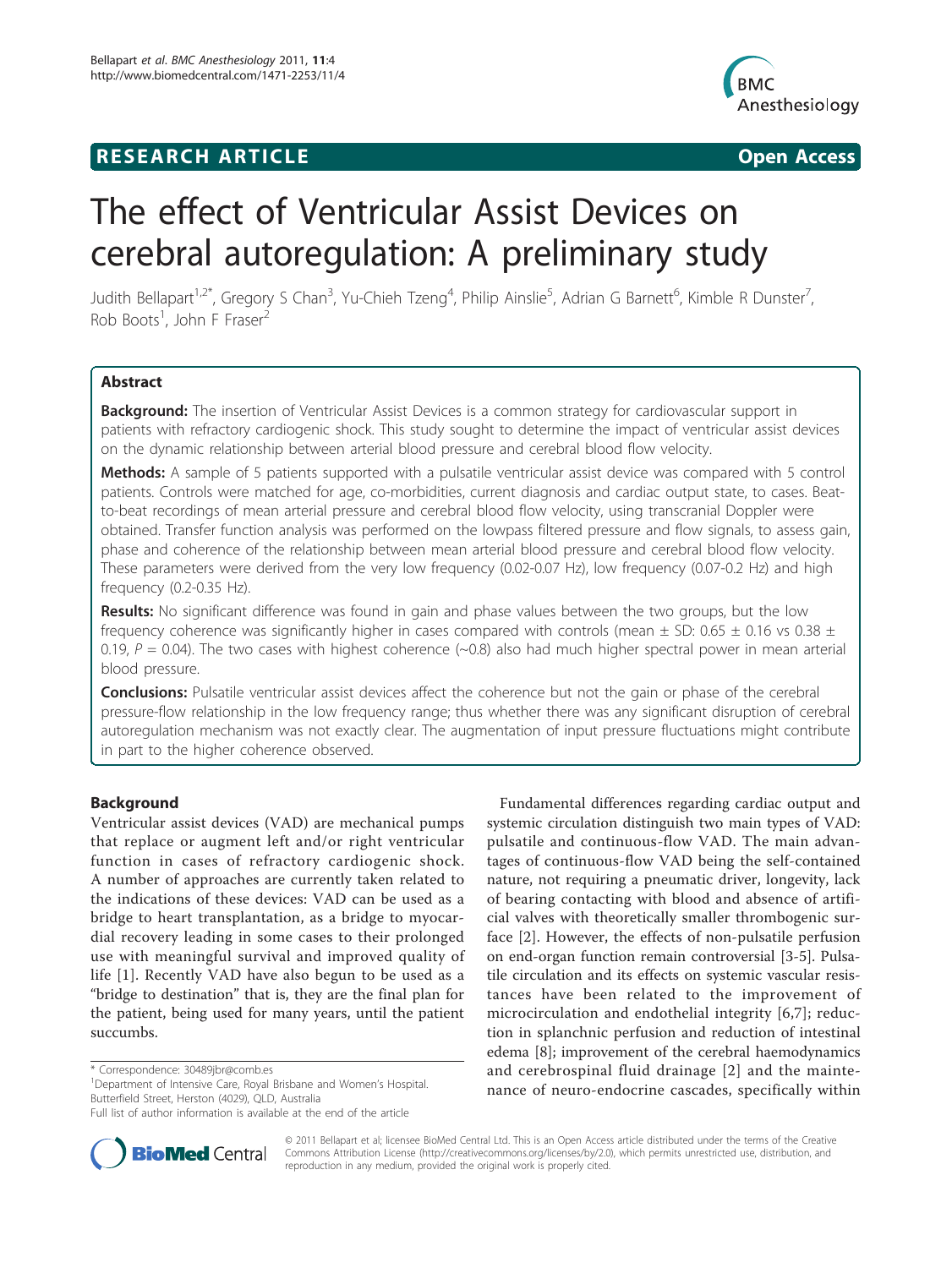the renin-angiotensine system and catecholamine release [[5\]](#page-7-0).

Despite the use of pulsatile VADs, non-homogeneous output is often generated as pulsatile VADs eject once the pre-established filling volume (stroke volume) has been reached. Therefore, the VAD ejection rate varies depending on preload and systemic resistance. Frequently there is a variable degree of persistent native cardiac contractibility, leading to asynchrony, and irregularities in arterial blood pressure waveform (Figure 1). In such situations of circulatory irregularity, end-organ perfusion such as cerebral blood flow may require an intact autoregulation to ensure stable microcirculation.

Cerebral autoregulation is the mechanism by which cerebral blood flow (CBF) is maintained despite changes in cerebral perfusion pressure (CPP). Cerebral autoregulation mediates states of hyperemia and ischemia to avoid vasogenic edema or infarction respectively [[9\]](#page-7-0). Impaired autoregulation has been regarded as a risk factor associated with adverse neurological outcome after cardiac surgery [[10,11\]](#page-7-0). As a dynamic phenomenon,

cerebral autoregulation may respond to spontaneous and induced changes in arterial blood pressure (BP) such as those occurring with pulsatile VADs [[12](#page-7-0),[13\]](#page-7-0). Cerebral autoregulation has been extensively studied using transcranial Doppler (TCD) which measures cerebral blood flow velocities (CBFV) as a surrogate of CBF [[14](#page-7-0),[15](#page-7-0)] using a variety of methods [[16\]](#page-7-0). From all described methods, transfer function analysis (TFA) enables the analysis of phase shift, gain and coherence between two signals (arterial BP as input and CBFV as output) at a range of frequencies, and has the advantage of being applicable for continuous and non-invasive testing of cerebral autoregulation at the bedside.

Rider and coworkers assessed cerebral autoregulation in patients supported with non-pulsatile VADs, by exposing them to dynamic maneuvers such as head-up tilting and measuring the change in CBFV. They found that cerebral autoregulation was impaired, suggesting that circulatory pulsatility is crucial for the maintenance of cerebral autoregulation [\[17\]](#page-7-0). However, their study occurred during the acute phase of the disease, after the

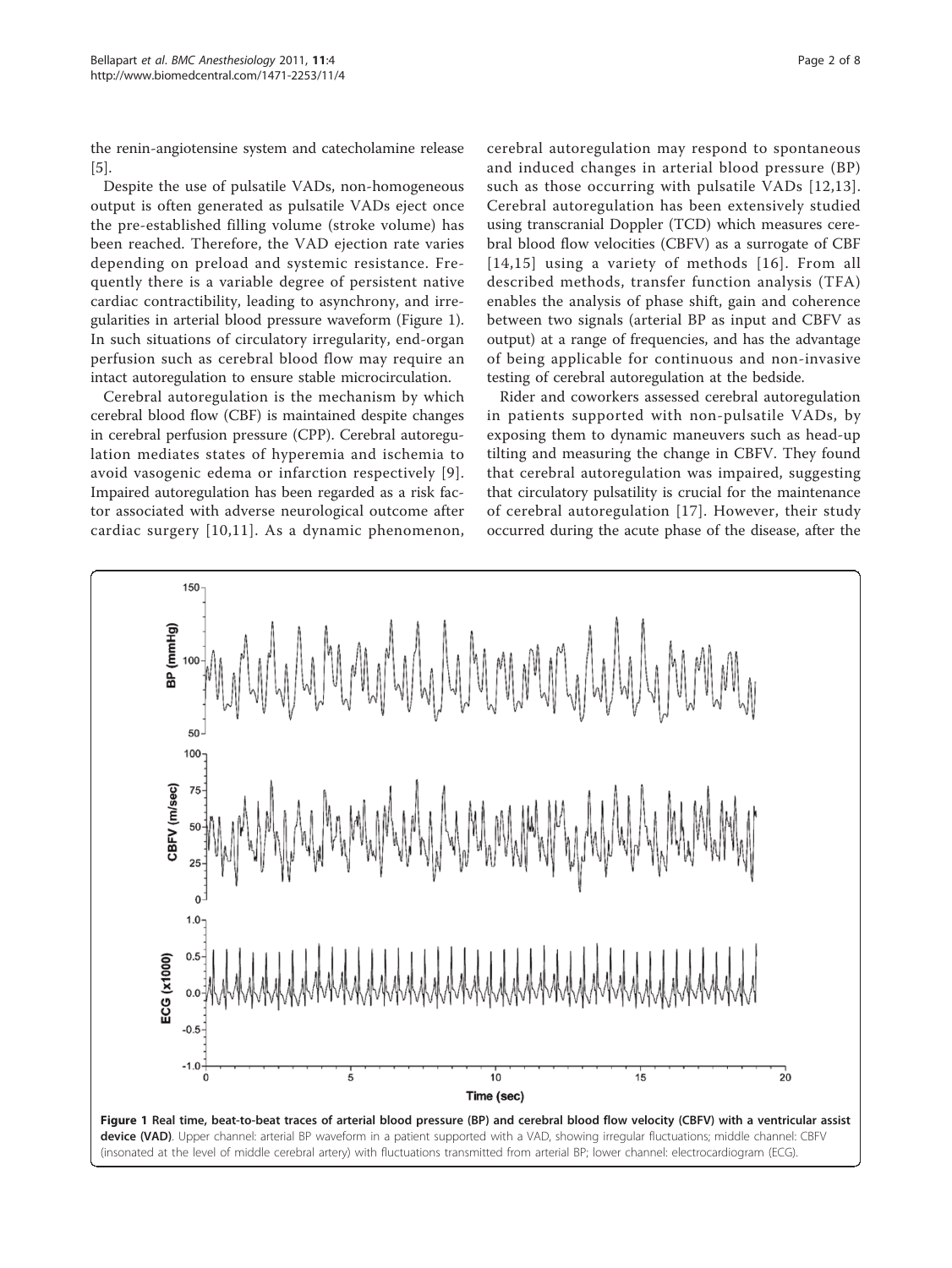<span id="page-2-0"></span>insertion of a non-pulsatile VAD and prior to any myocardial "modeling" [[18](#page-7-0)] could have occurred. Some authors have demonstrated that even with the use of non-pulsatile VAD, if a recovery time is allowed, CBF shows recovery of its pulsatility [[2\]](#page-7-0), attributing this finding to overall myocardial recovery and specifically right ventricular recovery. Whilst previous study examined the effects of non-pulsatile VAD on the regulation of steady state CBF, this study is the first to investigate the effects of pulsatile VAD, which generates irregular pressure waveform patterns, on the dynamic cerebral pressure-flow relationship by applying the cross-spectral TFA technique.

## Methods

Institutional Ethics Committee approval for the performance of the study was granted. All patients or their next of kin gave informed consent prior to enrolment in the study.

A convenience sample of five patients supported with a pulsatile Thoratec VAD (Thoratec corporation, Pleasenton, CA, US) was compared with five control patients, matched for age, comorbidities, current diagnosis and cardiac output state (Table 1). All cases were supported with a left ventricular pulsatile VAD and inotropic drugs for an average of 7 days. All patients were in their acute phase of their disease. Control subjects were in a low output state requiring inotropic or vasopressor support but without the support of VAD. Although their mean arterial blood pressure (MAP) was similar to the VAD cases, their native left ventricular ejection fraction (LV EF) was better. All patients in the control group survived, whereas 2 of the VAD cases died (Table [2](#page-3-0)).

We recorded at least 5 minutes of data under resting conditions in all subjects. Simultaneous beat-to-beat recordings of BP and cerebral blood flow velocity (CBFV) waveforms were sampled using a data acquisition unit

Table 1 Demographics and patients' characteristics

| <b>VAD</b>       |    |             |              | Age (years) Pathology comorbidities day of admission |  |  |  |  |  |
|------------------|----|-------------|--------------|------------------------------------------------------|--|--|--|--|--|
| VAD1             | 52 | MI          | none         | day 2                                                |  |  |  |  |  |
| VAD <sub>2</sub> | 43 | MI          | hypertension | day 29                                               |  |  |  |  |  |
| VAD3             | 25 | $OHCA + MI$ | none         | day 25                                               |  |  |  |  |  |
| VAD4             | 35 | <b>OHCA</b> | hypertension | day 7                                                |  |  |  |  |  |
| VAD5             | 63 | OHCA        | hypertension | day 25                                               |  |  |  |  |  |
| Control          |    |             |              |                                                      |  |  |  |  |  |
| C <sub>1</sub>   | 64 | MI          | none         | day 5                                                |  |  |  |  |  |
| C <sub>2</sub>   | 65 | MI          | hypertension | day 4                                                |  |  |  |  |  |
| C <sub>3</sub>   | 69 | $OHCA + MI$ | hypertension | day 3                                                |  |  |  |  |  |
| C4               | 55 | <b>OHCA</b> | hypertension | day 3                                                |  |  |  |  |  |
| C <sub>5</sub>   | 50 | OHCA        | hypertension | day 2                                                |  |  |  |  |  |

MI: Myocardial infarct; OHCA: Out of hospital cardiac arrest.

(ADInstruments, Australia). The BP waveform was acquired from an intra-arterial catheter; CBFV of middle cerebral artery (MCA) was measured using a transcranial Doppler device with a 2 MHz probe and a power of 100 mW/cm<sup>2</sup> (DWL, Germany). CBFV of middle cerebral arteries (MCAs) were measured using TCD following referenced criteria at the temporal acoustic window [\[15](#page-7-0)]. Both MCAs were insonated and the side with best acoustic characteristics chosen for study. Intra-patient variability was minimized by using only one investigator formally trained in TCD [[16\]](#page-7-0). Stability of the insonated vessel diameter was assumed by maintaining a stable partial pressure of arterial carbon dioxide  $(pCO<sub>2</sub>)$  during measurements.

Therapeutic and clinical variables were recorded at the moment of data acquisition. This study was merely observational and did not interfere with the treating physician's management plan.

## Spectral Analysis

For the assessment of cerebral autoregulation, this study used TFA based on frequency domain cross-spectral analysis. TFA assesses the relationship between two signals in the frequency domain and yields three interpretable parameters (i.e. gain, phase, and coherence). Gain is the indicator of the magnitude with which the change of output signal (i.e. CBFV) is caused by the change of input signal (i.e. BP). In the context of cerebral autoregulation analysis, a small gain indicates that cerebral blood flow does not change significantly when blood pressure changes, indicating that the cerebral autoregulatory mechanisms are intact. Phase shift relates to the temporal lag between BP and CBFV at each frequency. Zero phase lag signifies synchronous fluctuations, whilst positive phase suggests CBFV leading BP, and negative phase suggests BP leading CBFV.

The gain and phase metrics, however, need to be interpreted in the context of the cross-spectral coherence, which is an estimation of the linear correlation between the input and output signals at particular frequencies. Coherence varies between 0 and 1; where 0 indicates no linear relationship and 1 indicates perfect linear relationship. It has been suggested that an increase in coherence may be indicative of a blunted cerebral autoregulation [[21](#page-7-0)]. A low coherence, however, can be interpreted as presence of external noise/input, or nonlinear/lack of relationship between input and output.

In this study, spectral analysis was performed on 5 min artifact-free segments of continuous CBFV and BP signals. Signals were downsampled to 1 Hz after appropriate anti-aliasing lowpass filtering, with any slow trend removed by cubic spline detrending. The frequency spectra and transfer function were obtained using the Welch method [[21\]](#page-7-0). This involved subdividing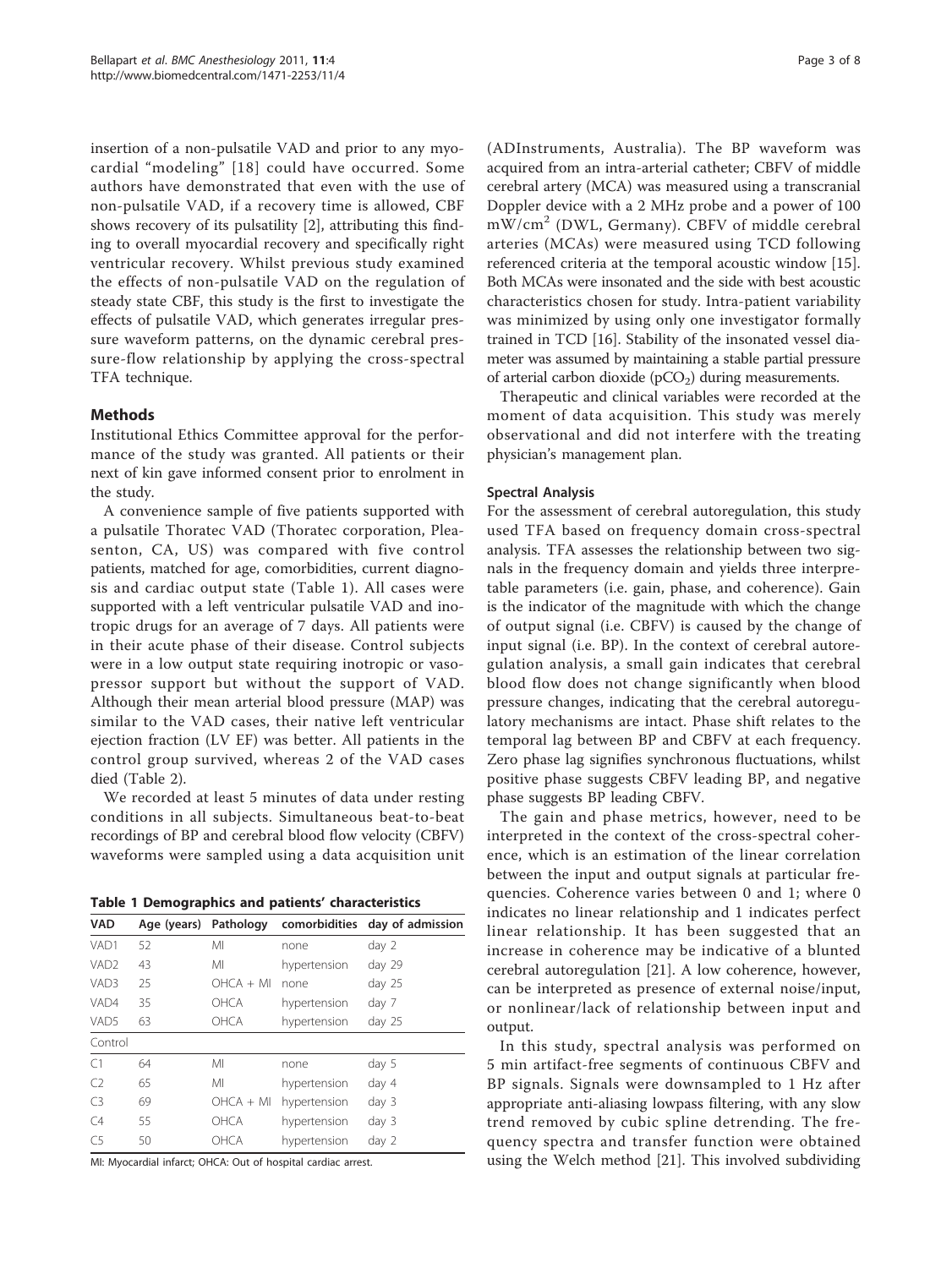| -г з<br><u>with success cares</u> |                  |             |             |               |              |                     |  |  |  |
|-----------------------------------|------------------|-------------|-------------|---------------|--------------|---------------------|--|--|--|
| VAD                               | Support therapy  | MAP (mmHg)  | CBFV (cm/s) | $PCO2$ (mmHg) | LV EF $(% )$ | Outcome<br>Survived |  |  |  |
| VAD1                              | VAD              | 82          | 38          | 36            | 35           |                     |  |  |  |
| VAD <sub>2</sub>                  | VAD              | 96          | 47          | 40            | 30           | Survived            |  |  |  |
| VAD3                              | $VAD + DPM + NA$ | 60          | 101         | 42            | 20           | Intrahospital death |  |  |  |
| VAD4                              | VAD              | 74          | 45          | 40            | 20           | Survived            |  |  |  |
| VAD5                              | $VAD + DPM$      | 70          | 39          | 32            | 15           | Intrahospital death |  |  |  |
| Mean $\pm$ SD                     |                  | $76 \pm 14$ | $54 \pm 26$ | $38 \pm 4$    | $24 \pm 8$   |                     |  |  |  |
| Control                           |                  |             |             |               |              |                     |  |  |  |
| C1                                | <b>DPM</b>       | 79          | 36          | 42            | 40           | Survived            |  |  |  |
| C <sub>2</sub>                    | <b>DPM</b>       | 90          | 43          | 35            | 25           | Survived            |  |  |  |
| C <sub>3</sub>                    | $DPM + DBT$      | 70          | 53          | 48            | 30           | Survived            |  |  |  |
| C4                                | $DPM + NA$       | 75          | 39          | 41            | 30           | Survived            |  |  |  |
| C <sub>5</sub>                    | <b>DPM</b>       | 80          | 42          | 37            | 40           | Survived            |  |  |  |
| Mean $\pm$ SD                     |                  | $79 \pm 7$  | $43 \pm 6$  | $41 \pm 5$    | $33 \pm 7$   |                     |  |  |  |
| $\overline{P}$                    |                  | 0.74        | 0.36        | 0.39          | 0.09         |                     |  |  |  |

<span id="page-3-0"></span>Table 2 Therapy and clinical variables

VAD: Ventricular Assist Device; MAP: Mean Arterial Pressure; CBFV: cerebral blood flow velocity (mean values are given); LV EF: Left Ventricular Ejection Fraction; NA: Noradrenaline; DPM: Dopamine; DBT: Dobutamine.

the signal into 120s segments with 75% overlap (resulting in 7 segments), multiplying each segment with a Hanning window, then performing a Fast Fourier Transform (FFT), and finally averaging to give the spectra. Defining the autospectra of BP and CBFV as  $S_{xx}(f)$  and  $S_{yy}(f)$  (with f denoting frequency), the cross-spectrum of BP and CBFV,  $S_{xy}(f)$ , was computed as the product of  $S_{xx}^*(f)$  and  $S_{yy}(f)$  (asterisk denotes the complex conjugate). The transfer function from BP to CBFV was computed as  $H(f) = S_{xx}(f)/S_{xx}(f)$ , and the gain magnitude and phase angle of the transfer function was obtained accordingly. The magnitude-squared coherence function was computed as  $\gamma^2(f) = |S_{xy}(f)|^2 / S_{xx}(f)S_{yy}(f)$ , for detecting linear<br>correlation between the spectral components in the two correlation between the spectral components in the two signals. Coherence ranged from 0 (lack of linear correlation) to 1 (perfect linear relationship).

The spectral powers of BP and CBFV and the mean values of the transfer function gain, phase and coherence were calculated in the very low frequency (VLF, 0.02-0.07 Hz), low frequency (LF, 0.07-0.20 Hz) and high frequency (HF, 0.20-0.35 Hz) ranges as previously defined [\[22\]](#page-7-0). Unpaired Student's t-test was performed to compare the variables between the VAD and the control groups.  $P < 0.05$  was considered statistically significant.

## Results

The patient characteristics are presented in table [1](#page-2-0) and 2. No significant difference in MAP,  $pCO<sub>2</sub>$  and LVEF was found between the VAD and the control groups. The levels of  $pCO<sub>2</sub>$  were maintained within normal ranges and stable throughout the study, thus the effect of  $CO<sub>2</sub>$ on cerebral vessel was minimised. LVEF was generally lower for the VAD cases, whichwas expected as these were patients with baseline refractory cardiogenic shock

who required a VAD for life support. However the difference did not reached statistical significance.

The results from spectral and cross-spectral transfer function analysis of MAP and CBFV were presented in table [3](#page-4-0) and [4](#page-4-0). Display of gain, phase and coherence for a representative case and control are shown in figures [2](#page-5-0) and [3](#page-6-0) respectively. No significant difference was found between the VAD and the control groups, apart from a significantly higher LF coherence between MAP and CBFV in the VAD cases  $(P = 0.04)$ .

## **Discussion**

In this study, the cross-spectral transfer function analysis technique was applied to study the dynamic relationship between systemic BP and CBFV in patients using pulsatile VAD. The rationale was to describe any potential alteration of cerebral autoregulation function associated with the use of VAD, as the long term use of VAD may lead to impaired cerebral autoregulation and worse neurological outcomes.

The key finding of the study was the higher coherence between MAP and CBFV in the VAD patients compared with the controls, at the LF range. A low coherence between MAP and CBFV (<0.5)indicates a lack of linear relationship between pressure and flow at the particular frequency range, and can be attributed to the presence of an intact cerebral autoregulation that introduces nonlinearity relationship [[21,22\]](#page-7-0). It has been suggested that the complex nonlinear behavior of the cerebral vasculature might be responsible for the low coherences at the VLF and LF ranges [[24-26\]](#page-7-0). The augmented LF coherence in the VAD patients, on the other hand, might suggest a lower degree of cerebral autoregulation, possibly due to disruption of autoregulatory mechanisms by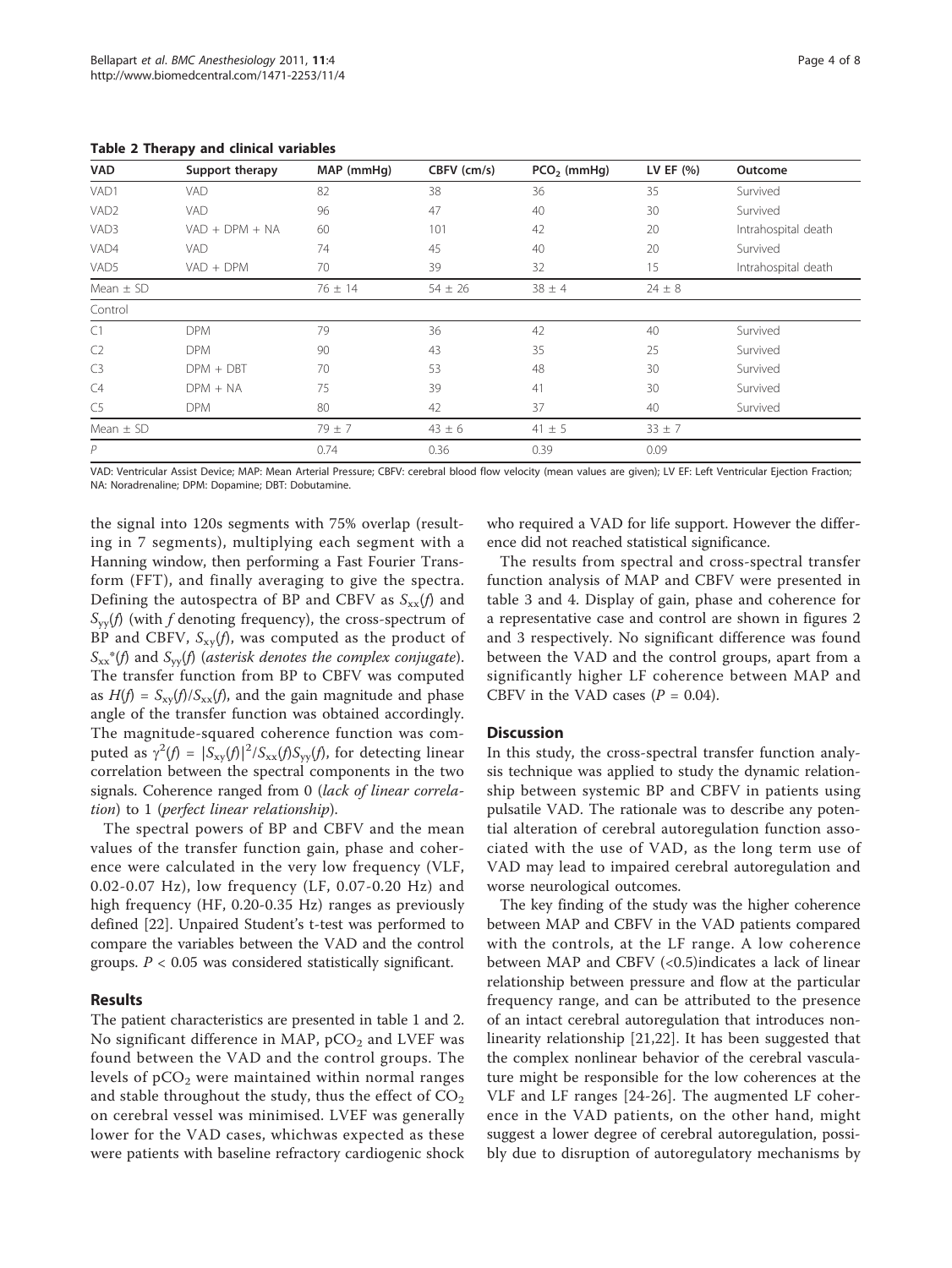| <b>VAD</b>       | <b>VLF</b>      |                 | LF              |                 | <b>HF</b>       |                 |  |  |
|------------------|-----------------|-----------------|-----------------|-----------------|-----------------|-----------------|--|--|
|                  | pMAP            | pCBFV           | pMAP            | pCBFV           | pMAP            | pCBFV           |  |  |
| VAD1             | 0.80            | 2.77            | 0.28            | 0.48            | 0.94            | 0.47            |  |  |
| VAD <sub>2</sub> | 2.34            | 7.94            | 2.41            | 3.77            | 0.32            | 1.46            |  |  |
| VAD3             | 1.06            | 3.22            | 0.20            | 0.94            | 8.88            | 3.72            |  |  |
| VAD4             | 3.26            | 6.55            | 4.42            | 3.67            | 2.15            | 1.79            |  |  |
| VAD5             | 2.97            | 2.61            | 0.49            | 1.14            | 5.44            | 2.24            |  |  |
| Mean $\pm$ SD    | $2.09 \pm 1.11$ | $4.62 \pm 2.46$ | $1.56 \pm 1.84$ | $2.00 \pm 1.59$ | $3.55 \pm 3.58$ | $1.94 \pm 1.19$ |  |  |
| Control          | <b>VLF</b>      |                 | LF              |                 |                 | <b>HF</b>       |  |  |
|                  | pMAP            | pCBFV           | pMAP            | pCBFV           | pMAP            | pCBFV           |  |  |
| C1               | 0.47            | 1.12            | 1.55            | 0.80            | 3.80            | 0.56            |  |  |
| C <sub>2</sub>   | 1.52            | 4.92            | 0.08            | 0.61            | 2.44            | 1.42            |  |  |
| C <sub>3</sub>   | 2.43            | 6.93            | 0.10            | 0.43            | 2.55            | 1.69            |  |  |
| C4               | 0.95            | 2.72            | 0.23            | 0.65            | 0.17            | 0.25            |  |  |
| C <sub>5</sub>   | 0.24            | 1.20            | 0.70            | 1.42            | 1.98            | 3.23            |  |  |
| Mean $\pm$ SD    | $1.12 \pm 0.88$ | $3.38 \pm 2.51$ | $0.53 \pm 0.62$ | $0.78 \pm 0.38$ | $2.19 \pm 1.31$ | $1.43 \pm 1.17$ |  |  |
| $\overline{P}$   | 0.17            | 0.45            | 0.27            | 0.13            | 0.45            | 0.52            |  |  |

<span id="page-4-0"></span>Table 3 Power spectrum analysis of mean arterial pressure (MAP) and mean cerebral blood flow velocity (CBFV) in ventricular assist device (VAD) cases and controls

VLF, very low frequency (0.02-0.07 Hz); LF, low frequency (0.07-0.2 Hz); HF, high frequency (0.2-0.35 Hz). pMAP (in mmHg<sup>2</sup>) and pCBFV (in (cm/s)<sup>2</sup>) are spectral powers of MAP and mean CBFV respectively.

\*P < 0.05 from t-test between VAD and Control.

the use of VAD. However, one potential limitation to this interpretation was that, although no significant difference in the MAP power was observed between the two groups, the two VAD patients with the highest coherence (~0.8) also had much higher spectral power in MAP than the rest of the group. It has been suggested that an increased input pressure change might lead to an increase in coherence, via an improved "signal-to-noise" ratio [[27\]](#page-7-0). This effect might contribute in part to the higher coherence in the VAD group.

The lack of differences in TFA gain and phase between the VAD and the control group also raised questions whether there was significant disruption of cerebral autoregulation by the use of pulsatile VAD. Alterations in

Table 4 Transfer function analysis (TFA) of mean arterial pressure (MAP) and mean cerebral blood flow velocity (CBFV) in ventricular assist device (VAD) cases and controls

| <b>VAD</b>       | <b>VLF</b>      |                 |                  | LF              |                 |                 | HF              |                 |                 |
|------------------|-----------------|-----------------|------------------|-----------------|-----------------|-----------------|-----------------|-----------------|-----------------|
|                  | Coh             | Gain            | Phase            | Coh             | Gain            | Phase           | Coh             | Gain            | Phase           |
| VAD1             | 0.67            | 1.35            | 1.00             | 0.65            | 1.20            | $-0.38$         | 0.67            | 0.75            | 0.51            |
| VAD <sub>2</sub> | 0.76            | 1.82            | 0.98             | 0.79            | 1.25            | $-0.08$         | 0.68            | 1.96            | 0.30            |
| VAD3             | 0.20            | 0.95            | 0.32             | 0.45            | 1.52            | 0.27            | 0.54            | 1.13            | 0.21            |
| VAD4             | 0.44            | 0.89            | 0.90             | 0.82            | 0.83            | 0.51            | 0.74            | 0.79            | 0.16            |
| VAD5             | 0.45            | 0.63            | 1.04             | 0.56            | 1.18            | 0.72            | 0.77            | 0.72            | 0.00            |
| Mean $\pm$ SD    | $0.50 \pm 0.22$ | $1.13 \pm 0.47$ | $0.85 \pm 0.30$  | $0.65 \pm 0.16$ | $1.20 \pm 0.25$ | $0.21 \pm 0.44$ | $0.68 \pm 0.09$ | $1.07 \pm 0.52$ | $0.24 \pm 0.19$ |
| Control          | <b>VLF</b>      |                 |                  | LF              |                 |                 | <b>HF</b>       |                 |                 |
|                  | Coh             | Gain            | Phase            | Coh             | Gain            | Phase           | Coh             | Gain            | Phase           |
| C1               | 0.13            | 0.55            | 0.73             | 0.65            | 0.65            | 0.62            | 0.74            | 0.36            | $-0.09$         |
| C <sub>2</sub>   | 0.61            | 1.43            | 0.63             | 0.21            | 1.71            | $-0.24$         | 0.32            | 2.29            | 0.27            |
| C <sub>3</sub>   | 0.72            | 1.33            | 0.33             | 0.30            | 1.89            | 0.07            | 0.34            | 2.24            | $-0.15$         |
| C4               | 0.46            | 1.12            | $-0.27$          | 0.25            | 1.07            | $-0.40$         | 0.28            | 1.02            | $-0.18$         |
| C5               | 0.25            | 1.15            | $-1.71$          | 0.51            | 1.18            | 0.76            | 0.91            | 1.28            | 0.21            |
| Mean $\pm$ SD    | $0.43 \pm 0.25$ | $1.12 \pm 0.34$ | $-0.06 \pm 1.00$ | $0.38 \pm 0.19$ | $1.30 \pm 0.50$ | $0.16 \pm 0.51$ | $0.52 \pm 0.29$ | $1.44 \pm 0.83$ | $0.01 \pm 0.21$ |
| P                | 0.65            | 0.96            | 0.089            | $0.039*$        | 0.69            | 0.88            | 0.26            | 0.42            | 0.11            |

VLF, very low frequency (0.02-0.07 Hz); LF, low frequency (0.07-0.2 Hz); HF, high frequency (0.2-0.35 Hz). Coh, gain (in cm/s/mmHg) and phase (in rad) are the transfer function coherence, gain and phase from MAP to mean CBFV.

\*P < 0.05 from t-test between VAD and Control.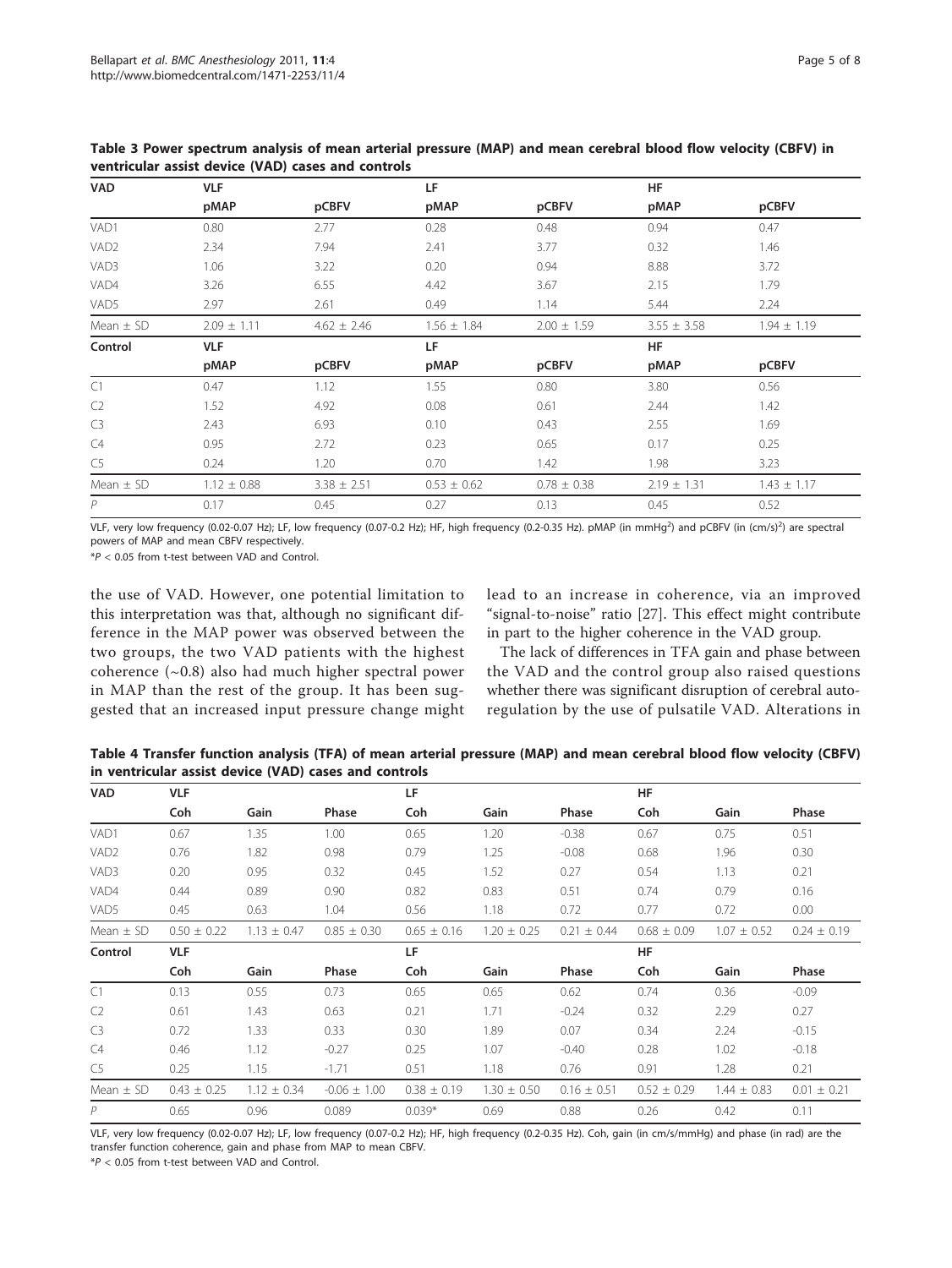<span id="page-5-0"></span>

ventricular assist device (VAD). The gain, phase and coherence spectra of a representative case with VAD were shown

cerebral autoregulation function by pathological conditions (such as stroke and autonomic failure [[28,29](#page-7-0)]) are typically associated with changes in gain and/or phase, which were not observed in the current study. Neverthelss, it appeared that the highpass filtering property of the cerebral circulation, characterised by smaller gain at the lower frequencies (VLF) and an increase in gain towards the higher frequencies (HF) [\[21,27](#page-7-0)], was more apparent in the control group compared with the VAD group. It would therefore still be possible that gain properties of cerebral autoregulation might have changed in the VAD patients, although the interpretation of the gain parameter would have been limited somewhat by the low coherences in the control patients.

## Methodological considerations and limitations

In this study, direct assessment of CBF was not feasible as the use of non-imaging TCD does not facilitate the measurement of the cerebral vessel cross-sectional area. Instead, there is a global consensus supporting the use of CBFV as a surrogate for CBF, provided the vessel

diameter remains stable during the study [\[30](#page-7-0)]. Among all factors intervening in changes of vessel diameter and therefore determining CBF [\[23](#page-7-0)],  $pCO<sub>2</sub>$  is directly related with vessel diameter and was maintained stable and within normal values, during patient recruitment.

For TCD recordings, only the MCA with better acoustic properties was recorded and analyzed. Although spatial heterogeneity of cerebral perfusion as well as interhemispheric differences has been described [[30\]](#page-7-0); the endpoint in this study was to ensure the best transcranial Doppler recordings in order to minimize the signal-to-noise ratio and increase data reliability [[30](#page-7-0)].

No significant change in gain and phase was found between the two groups in this study, but the small population recruited could have contributed to the lack of statistical significance, thus further studies with larger sample size would be desirable.

## Conclusion

The use of pulsatile VAD affected the coherence but not the gain or phase of the cerebral pressure-flow relationship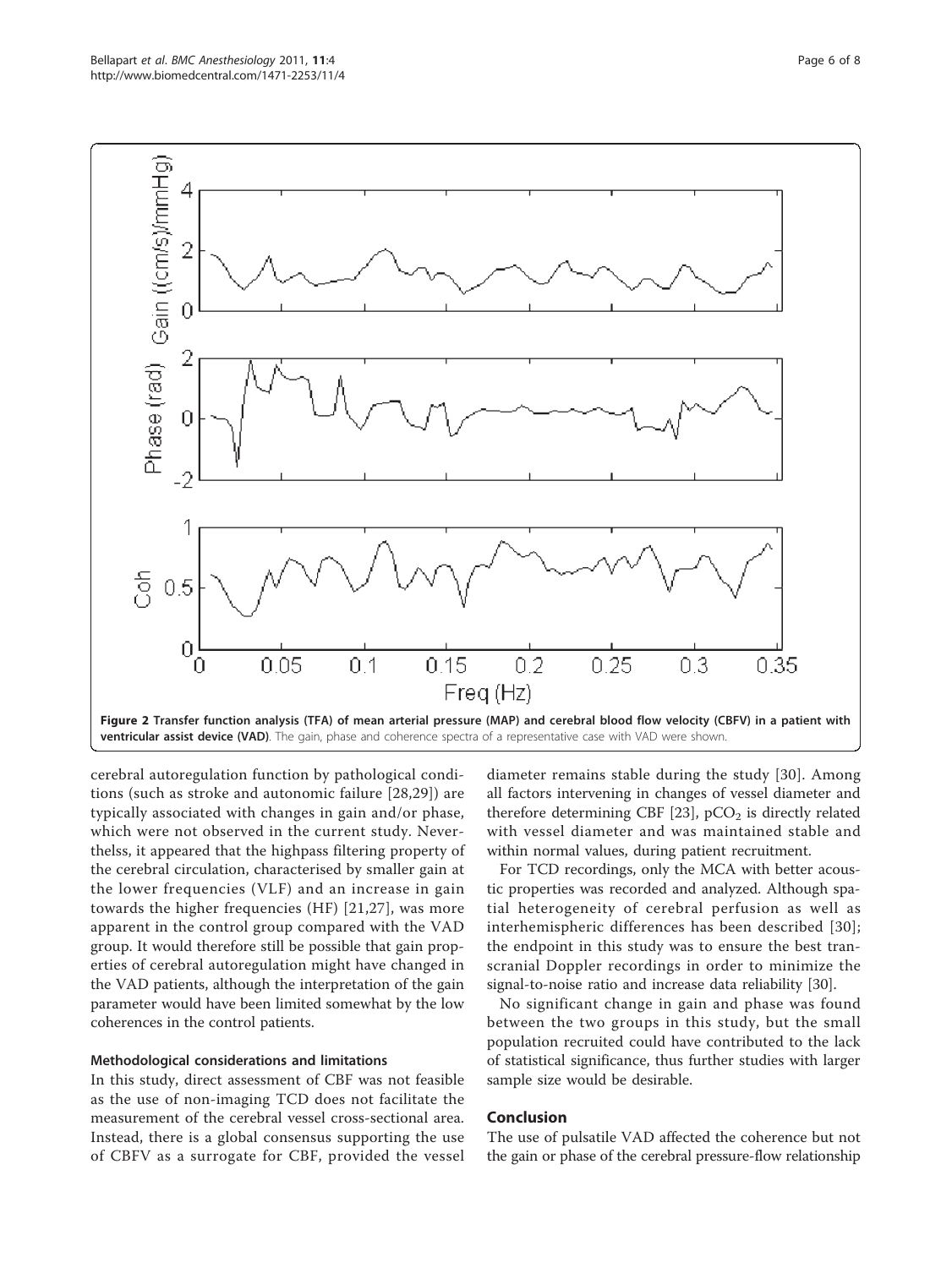<span id="page-6-0"></span>

in the low frequency range, thus whether there was any significant disruption of cerebral autoregulation mechanism was not clear. The augmentation of input pressure fluctuations might contribute in part to the higher coherence observed. Given the absence of all conditions that define autoregulation, these results should be regarded as preliminary data, and further studies, employing bigger samples, are warranted.

#### Acknowledgements

We acknowledge Dr Daniel Mullany for ensuring patients' availability during study recruitment.

This research was supported by a research grant from the Royal Brisbane Hospital Research Foundation (Protocol 2007/076). Additional funding was provided by the Prince Charles Hospital Research Foundation.

#### Author details

<sup>1</sup>Department of Intensive Care, Royal Brisbane and Women's Hospital. Butterfield Street, Herston (4029), QLD, Australia. <sup>2</sup>Critical Care Research Group and Department of Intensive Care Medicine, The Prince Charles Hospital and University of Queensland, Rode road, Brisbane, (4032), QLD, Australia. <sup>3</sup> Biomedical Systems Laboratory, School of Electrical Engineering and Telecommunications, University of New South Wales, Sydney, NSW, 2052, Australia. <sup>4</sup>Cardiovascular Systems Laboratory, Department of Surgery and Anesthesia, University of Otago, 23 A Mein Street, Newtown, PO Box 7343, Wellington, New Zealand. <sup>5</sup>Department of Human Kinetics, Faculty of Health and Social Development, University of British Columbia Okanagan, Kelowna, Canada. <sup>6</sup>Institute of Health and Biomedical Innovation & School of Public Health, Queensland University of Technology, 60 Musk Avenue, Brisbane, (4059), Australia. <sup>7</sup>Critical Care Research Group, The Prince Charles Hospital. Medical Engineering Research Facility, Queensland University of Technology, Australia.

#### Authors' contributions

JB and JFF conceived and designed the study; JB undertook patient screen and data acquisition; JB drafted the manuscript which was reviewed and amended by all other authors. GC and Y-C T undertook data analysis and contributed to its interpretation. AGB undertook statistical analysis. KRD conceived and designed the technical components of the study, also reviewed revised the manuscript. RB and PA reviewed and amended the manuscript. All authors read and approved the final manuscript.

### Competing interests

The authors declare that they have no competing interests.

Received: 25 September 2010 Accepted: 22 February 2011 Published: 22 February 2011